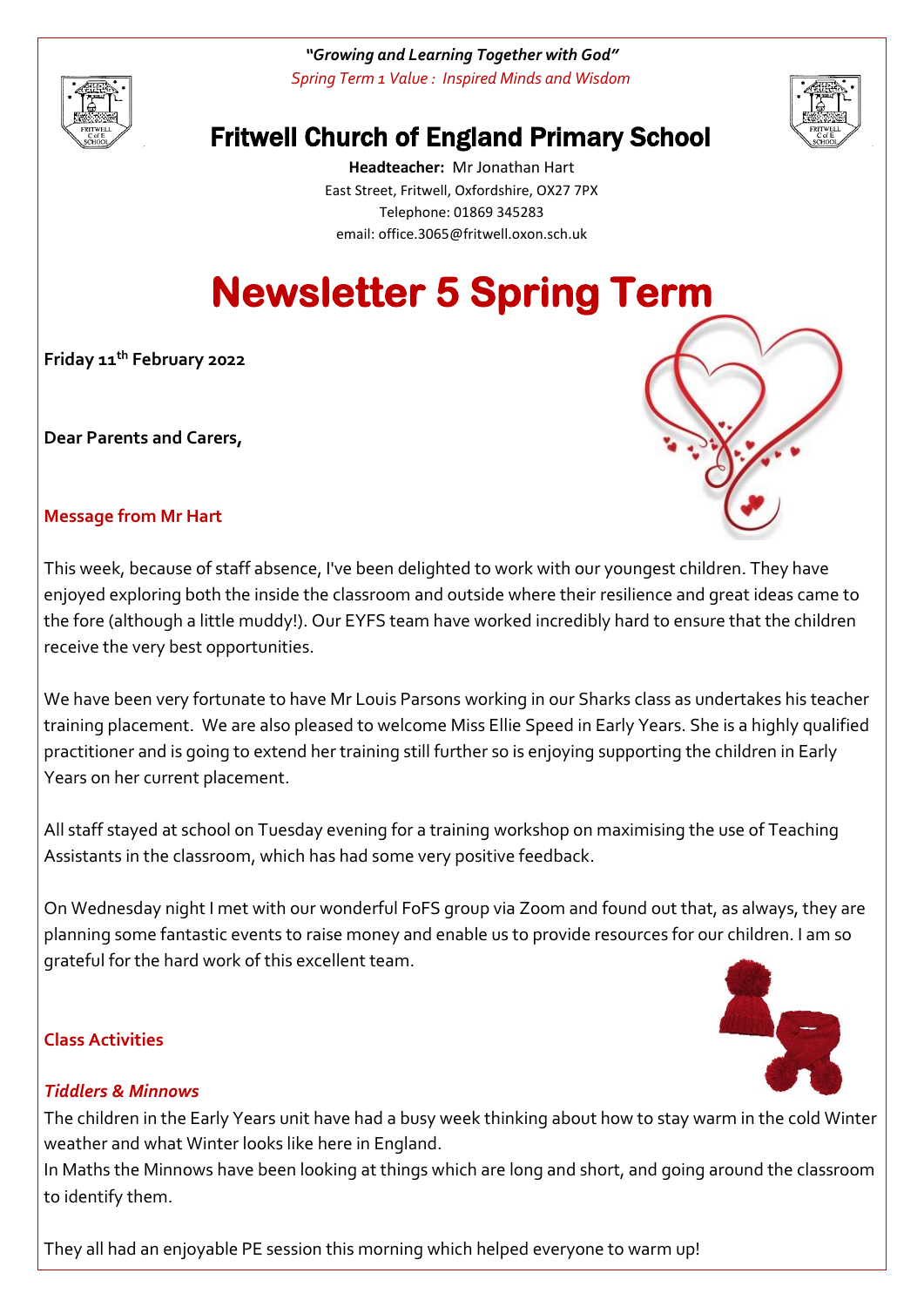#### **Class Activities (continued)**

#### *Sticklebacks*

Sticklebacks really enjoyed the Multiskills Festival at Heyford Park Sports Centre yesterday, where they took part in a variety of activities such as balancing a tennis ball on a racquet, hockey skills, and target throwing. The Sport's Value was self-belief and the following children demonstrated this to a high level : Poppy S, Myah P-H, Connor D and Brody H.

Other learning this week has involved finishing and editing their adventure stories, composing and playing glockenspiels, and identifying animal body parts.

#### *Seahorses*



This week the children in Seahorses have been making artwork of animals that live in South America, linked to their topic. They really enjoyed the challenge of decorating their birds and it put their resilience to the test!

The year 2s have been developing their skills on the 2, 5 and 10 times table while the year 3s have been multiplying 2-digit numbers by a 1-digit number with exchanges!



In PE they have been continuing to develop their

dances, this week exploring contrasting motifs of an animal and hunter, as well as improving their skills in passing a ball.



#### *Stingrays*

In Maths this week Stingrays have been revisiting multiplying 2-digit numbers. They used place value counters to help complete this practically and then made great progress in written calculations as well.

Their work on Biographies continues with them all debating what a fact or opinion is. The class were very good at using the text to support their views.

Their science topic concluded with an investigation into the sound of pitch given by bottles filled with coloured water and using their scientific vocabulary to explain the process.

The teachers have been so impressed with the progress in swimming this term and the swimming instructors at the pool are more than impressed with the effort and resilience shown.

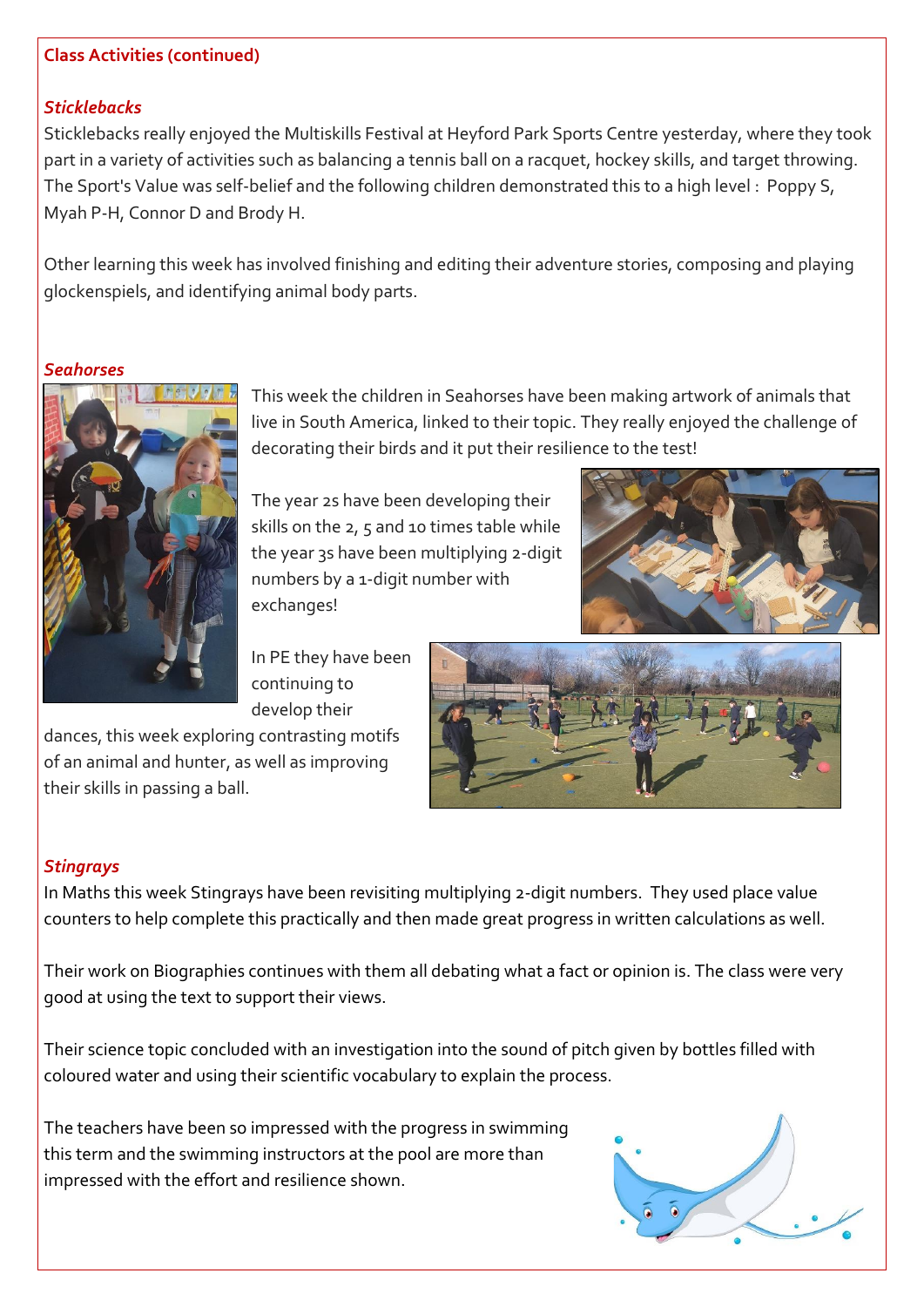#### **Class Activities (continued)**

#### *Sharks*

In English this week, Sharks have been reading and sharing different Greek myths to help them find out about three Greek goddesses, making inferences about their characters and gathering information to decide which goddess deserves the apple inscribed 'To the fairest.'

In Maths they have been learning about percentages, building their recall of equivalence between fractions, decimals and percentages and calculating percentages of an amount.

Sharks enjoyed getting the apparatus out for this week's gymnastic lesson, showing great teamwork and trust as they explored ways to create interesting counter-balances with a partner.

Through their focused learning, great teamwork and good behaviour, Sharks have earned a marble jar treat and have chosen to spend time in the outdoor area. *Therefore please could they bring their forest school clothing to school on Tuesday 15th February for their afternoon treat.*

# **'Child of the Week'**

| <b>Minnows</b>                 | Harlan E and Edward v H     |                                     |
|--------------------------------|-----------------------------|-------------------------------------|
| <b>Sticklebacks</b>            | <b>Ben Cand Saffron M-C</b> |                                     |
| <b>Seahorses</b>               | Harry P and Lucas P         |                                     |
| Stingrays                      | Miquel P and Thomas T       |                                     |
| <b>Sharks</b>                  | Harvey B and Harry T        |                                     |
| <b>Super Sentence Writers:</b> |                             |                                     |
| <b>Minnows</b>                 | Pippa C and Felix R         |                                     |
| <b>Sticklebacks</b>            | Poppy S and Reid C          |                                     |
| <b>Family Group Points:</b>    | Griffin                     | Whole School Attendance :<br>94.96% |

#### **Bloxham Music Day**

On Thursday three of our young musicians, Finn M-J, Theo E and Evelyn B, were invited to Bloxham School for a special day of music, along with a few pupils from other schools. The children had workshops in the morning, during which they learnt a new piece on their instruments and a song which they would be singing. After a delicious lunch they took part in a concert, to which parents were invited, and played and sang together after only two hours of learning and practising! The day was thoroughly enjoyed by our three students and we were impressed with their ability and performance.







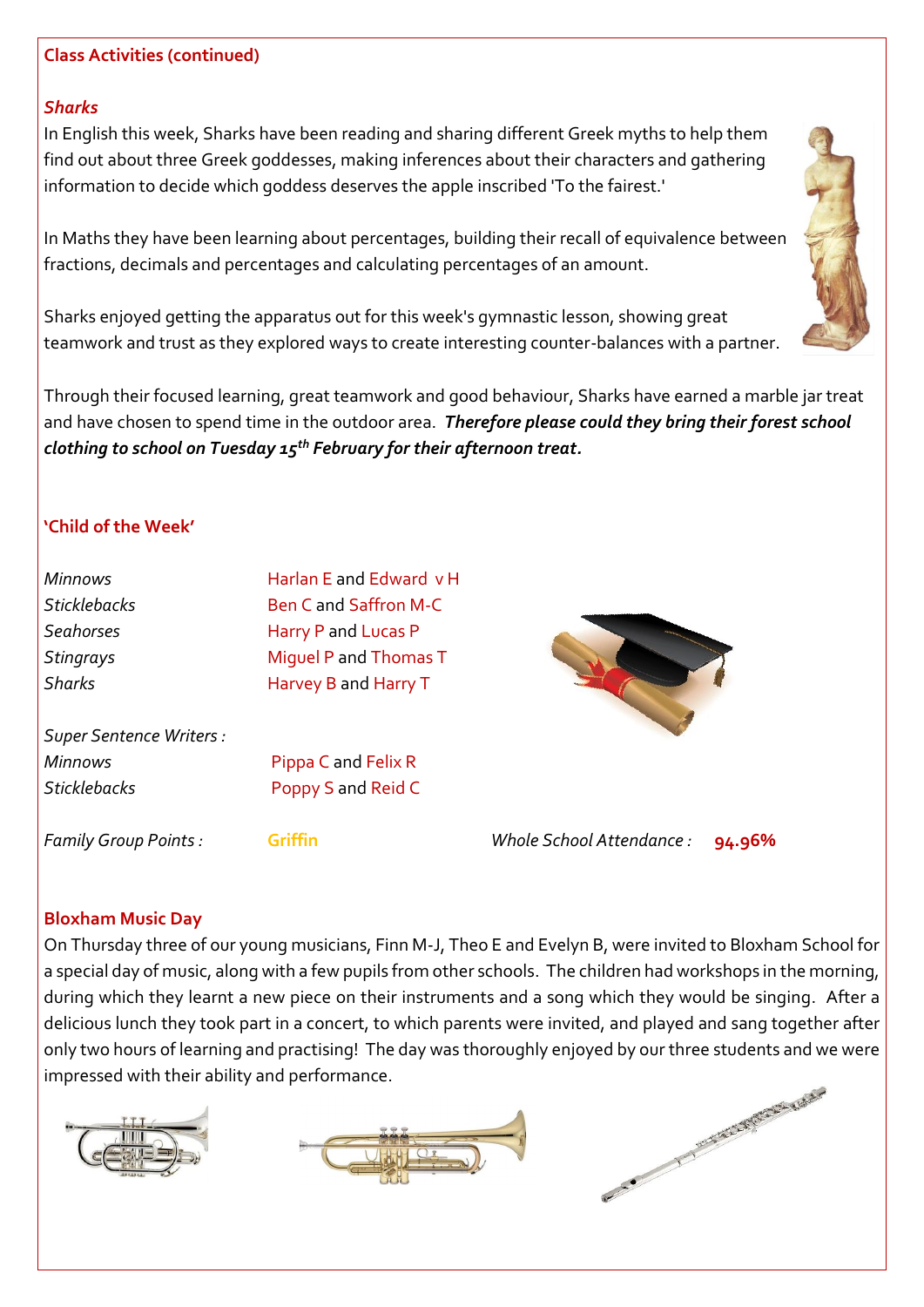#### **Year 1 Multiskills Festival**

We were very proud of our Year 1 children at the festival yesterday; our children looked the smartest and were extremely well-behaved throughout.



# **Year 6 Football Match**



Yesterday afternoon our Year 6 footballers played a match against Marsh Gibbon Primary School in Bicester. The play was superb with excellent performances from all our boys and everyone was thrilled to end the game on 6-1 to us.

Go Team Fritwell!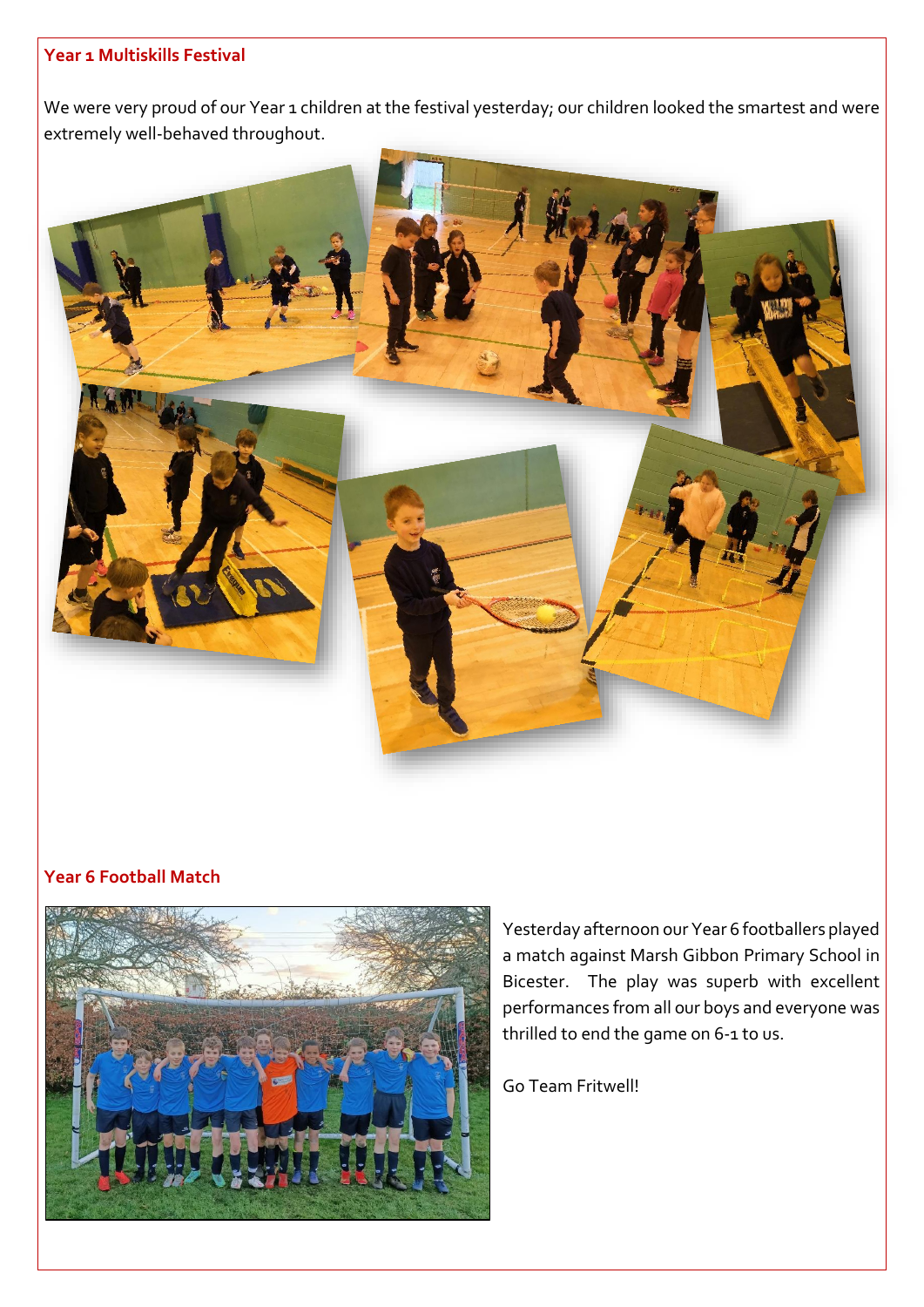#### **FoFS**

Valentine's Day delicious treat on the 14th February!

Friends of Fritwell school are holding a pop-up Valentine's doughnut sale - Krispy Kreme ones! – on Monday next week. They are **£1.00** each and all money raised will go towards the school.

Come along after school to the playground and grab a treat.

Children who are due to go to after school club or home on the bus will get an opportunity to grab a treat a little earlier.

*Please bring cash - pound coins/change would be appreciated.* 





Keep warm this weekend!

Kind regards,

**Jon Hart** *Headteacher*



*Mondays a.m. Tuesdays – 3.30 to 4.30pm Wednesdays – 3.30 to 4.15pm* **Wednesday Lunchtimes Thursdays a.m.** *Thursdays – 3.30 to 4.15pm Thursdays – 3.30 to 4.30pm Friday – 1.00pm Friday – 1.15pm* Sharks – Forest School

| Music for Schools Music Lessons |               |
|---------------------------------|---------------|
| Football Club (Adam Bradley)    | Years $2 - 6$ |
| Sewing Circle Club              | Years $4 - 6$ |
| Boys Football Club              | Years $5 - 6$ |
| iRock                           |               |
| MultiSports Club (Premier)      | Years $1 - 3$ |
| <b>Girls Football Club</b>      | Years $4 - 6$ |
| Stingrays - Swimming            |               |
| Charles Forest Cebool           |               |